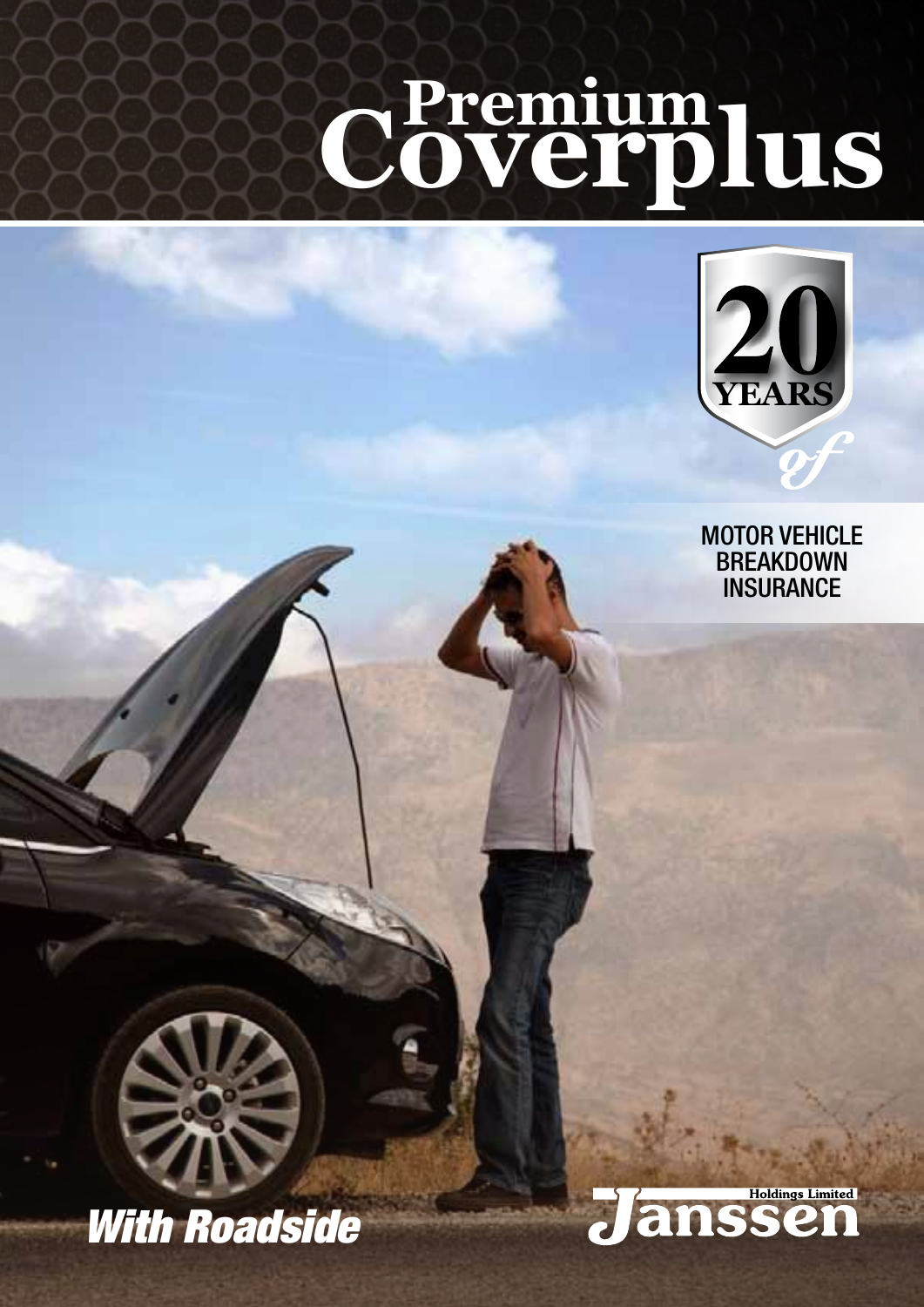# **Dear Motorist**

ranssen

*Congratulations on the purchase of your vehicle and welcome to the protection of Janssen Holdings Limited Mechanical Breakdown Insurance. This policy is designed to protect you against any unforeseen mechanical or electrical failures. Please note this is not a vehicle maintenance warranty.*

*This policy has been written so that you can understand what is covered, what your obligations are, and the procedure to be followed if a breakdown occurs. Please read this policy carefully and call us if you have any queries.*

*This policy is administered by Janssen Holdings Limited. All communications relating to claims or queries should be directed to:* 

*Janssen Holdings Limited, PO Box 14-764, Panmure, Auckland 1741 Tel: 09 577-1379 or E-mail: admin@coverplus.co.nz*

# Happy Motoring

# **Janssen Holdings Limited**

| Index            | : Dear Motorist/Index                                            | Page 1 |
|------------------|------------------------------------------------------------------|--------|
| . <sup>. .</sup> | Certificate of Indemnity; Terms and Conditions/Claim Entitlement | Page 2 |
|                  | <b>Roadside Assist</b>                                           | Page 3 |
|                  | <b>Extension Cover/Servicing Terms/Service Checks</b>            | Page 4 |
|                  | : Mechanical Breakdown; Your Obligations, Exclusions             | Page 5 |
|                  | : Claims Procedure & Information                                 | Page 6 |

#### **IMPORTANT**

In completing this insurance, you were asked a number of questions. You have a duty to tell us everything you know that is relevant to this insurance that a prudent insurer would want to take into account in deciding whether to accept your application and, if so, on what terms.

If you do not give us accurate and full information, we may decline a claim, cancel your insurance or treat the insurance as being invalid from the outset. If anything changes, you must also tell us.

All personal information is obtained in accordance with the Privacy Act and you are entitled to access and correct the personal information we hold about you.

Janssen Holdings Limited and the underwriter, Vero Insurance New Zealand Limited, are the intended recipient of this information, but it may also be passed on to others.

We collect and use your information on any policy on which you're named, for insurance-related and marketing purposes. We may disclose it to our suppliers, your financiers and the insurance industry, including the Insurance Claims Register which holds information on claims. We may also obtain from others information relating to this insurance for underwriting or other insurance purposes.

If you give us information about someone else, you confirm you've got their permission, and their information may be treated in the same way as yours.

*Tanssen* 

# **Certificate of Indemnity**

We agree to insure you subject to the terms, conditions, definitions and exclusions contained in the policy against Mechanical Breakdown of the insured vehicle during the Period of Insurance (shown on the Policy Certificate) for which you have paid or agreed to pay the premium.

# **Terms and Conditions**

The indemnity provided in this Policy is subject to the following conditions:

- 1. The vehicle detailed in the Policy Certificate being a car or c0mmercial vehicle (excluding taxis, hire vehicles and courier vehicles) up to 3,500 kg and vehicles that do not exceed 20 years from first registration and have travelled less than 300,000 km's.
- 2. The cost of replacing defective or mechanically failed parts and including labour for the period detailed on the P0licy Certificate. **Please note this does NOT include oils, filters and repairers sundries such as freight, tolls, serviceables.**
- 3. Janssen Holdings Limited reserves the right to source and supply their own replacement parts when repairs are effected.
- 4. All vehicles must have a current WoF and be Registered.
- The servicing must be complied with as per the Servicing Terms/Service Checks on page  $4$ , and all Service Invoices must be supplied.
- 6. Where repairs and invoices are not completed within 60 days from the date of issue of the Claim number being issued. Claims relating to those repairs shall be deemed invalid.
- 7. Janssen Holdings Limited reserves the right to remove and transfer the vehicle to an authorised repairer at Janssen Holdings Limited absolute discretion.
- 8. This Policy can be cancelled under the following circumstances and no refund will be given:
	- i. Where information contained in the Policy Certificate is found to be false or fraudulent or claims made under fraudulent or false pretenses.
	- ii. Where the servicing requirements have not been met within the guidelines listed on page  $4$ ; Servicing Terms/Service Checks.

iii. Where the total paid in claims exceeds the purchase price of the vehicle.

- 9. Application for renewal; the current owner of the vehicle may apply for the renewal of this policy. Terms and conditions apply.
- 10. Transfers; This policy is fully transferable should this vehicle be sold privately, subject to servicing requirements as per the Servicing Terms being met, and the policy being claims free.
- 11. **Non-payment of premiums**: Subject to common law principles, where the premium payable in respect of any policy has not been received from relevant customer(s), or the premium payable in respect of any Policy has not been received by Vero Insurance New Zealand Limited, within 30 days of the Policy commencing (including any variation or renewal),Vero Insurance new Zealand Limited may cancel the policy. Vero Insurance new Zealand Limited may itself claim from the relevant customer(s) any premium payable for the period from the commencement of the Policy to its cancellation.

**The Policy Certificate will be affixed to this policy book and/or emailed to the owner if an email address has been supplied as confirmation of this policy being lodged with Janssen Holdings Limited. Notice of cancellation will be posted to the insured's last address given to Janssen Holdings Limited. If the policy is cancelled for any of the above reasons, there will be no premium refunded. A refund of premium is only available if the insured vehicle is returned to the Vendor/Dealer within 14 days from the date of purchase provided no claims have been made or lodged.** 

# **Claim entitlement**

Janssen Holdings Limited will pay the reasonable cost to repair covered components during the period of insurance. This is subject to the following claim limits which are set from the point of sale and will remain for the term of the policy (shown on the Policy Certificate):

a) new Zealand new (excluding Luxury, Diesel and Performance vehicles) under 10 years and less than 130,000 kms, to the purchase value of the vehicle.

b) Vehicles under 10 years and less than 130,000 kms - \$5,000.

c) Vehicles under 15 years and 225,000 kms  $\sim$  \$2,500.

d) Vehicles under 20 years and 300,000 kms  $-$  \$1,500

(**NOTe:** Vehicles 250,000 - 300,000 kms are subject to a maximum term of 1 year, and a full service is required at point of sale).

**NOTe:** Any number of faults that occur simultaneously shall be treated as one claim and the maximum indemnity will be limited to the amount indicated above.

The claim limits are inclusive of the following;

GST, Repairs, Assessments, Towing, Accommodation and Car Hire Costs.

An excess applies to each and every claim. The excess applied will be that shown on the Policy Certificate.

**Page 1 Page 2**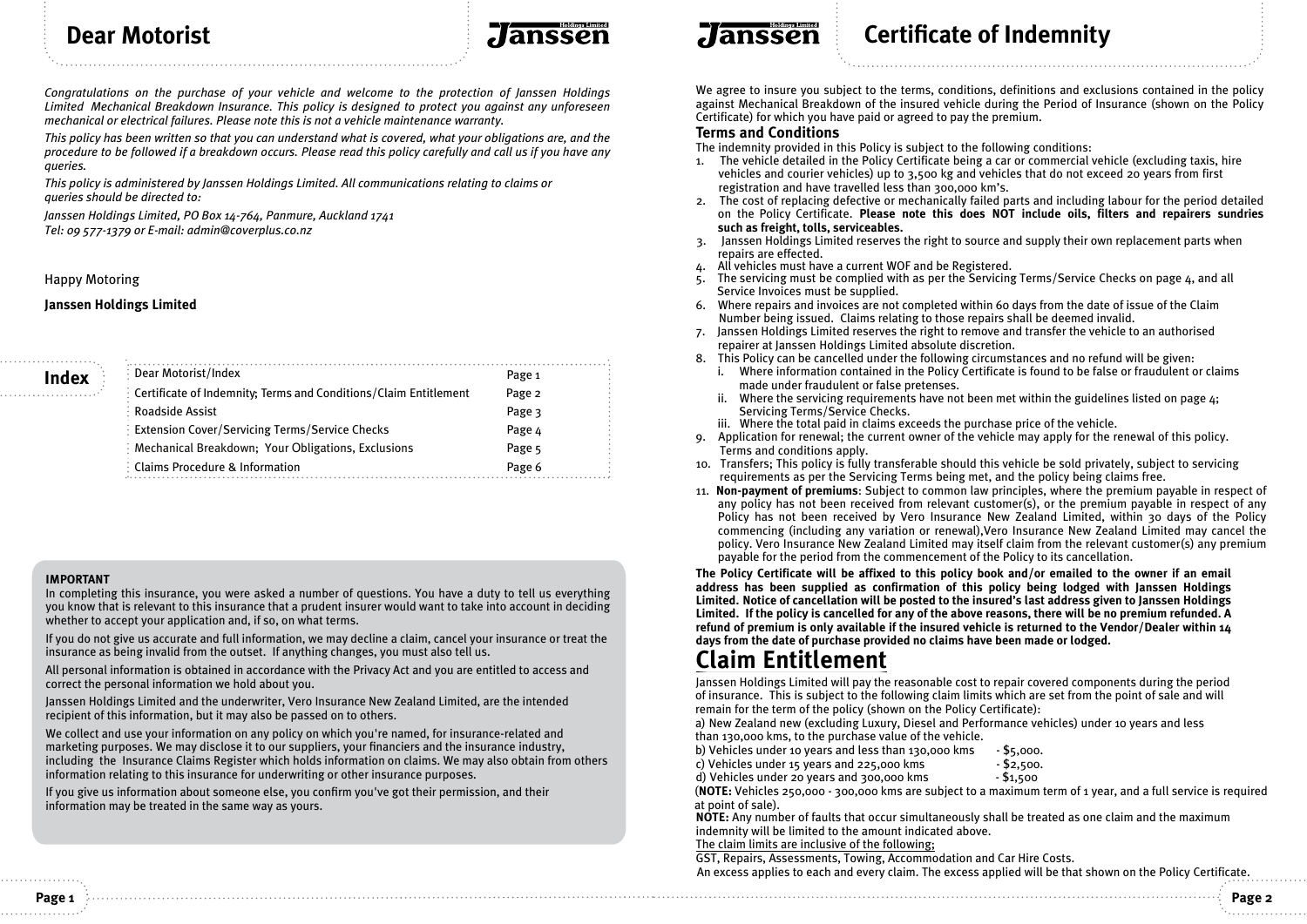*the roadside assistance benefit provides you with a maximum of three call outs per year to a maximum value of \$100 (plus Gst) per event. you and any person named on the policy certificate can receive assistance in any of the following situations:*

#### *FREE Flat Battery/Jump Start*

 If a battery replacement is required, this can be done in conjunction with your nearest Authorised Repairer network.

### *FREE Lost/Locked Keys*

 Unlock the vehicle or if appropriate transport the vehicle to the nearest place of repair.

#### *FREE Flat Tyre Assistance*

 Assistance with changing a spare tyre, inflation and/or transportation of the vehicle to the nearest repairer.

# *FREE Out of Fuel*

Delivery of 5 litres of petrol free of charge.

# **FREE Towing (excluding Accident)**

 If the vehicle cannot be mobilised or accessed at the roadside (public roads only) Roadside Assistance will arrange for the vehicle to be transported to the nearest repairer or place of secure storage. Storage costs will be the responsibility of

 the caller. If at the time of the breakdown the vehicle was towing a trailer or sidecar, this will be transported to the nearest place of safety.

*<u>Janssen</u>* 

#### *FREE Accident, Theft, Vandalism*

 If the owner's vehicle has been immobilised due to an accident, theft or vandalism, Roadside Assistance will provide advice to the owner. Roadside Assistance can arrange accommodation, taxi, rentals etc at the owner's expense.

#### *FREE Operator Assistance*

 In the event of a breakdown, accident or medical emergency the operator can relay urgent messages to family, friends or business associates.

#### *FREE Travel Direction*

 Should you become lost or require travel directions the operator can provide help and assistance on how to reach your planned destination.

#### *the following exclusions apply to the roadside assistance benefit:*

- Customers who do not hold a Janssen Holdings Limited Mechanical Breakdown Insurance Policy.
- Any costs incurred over the maximum call out cover of \$100 plus GST.
- Any call outs over the three call out limit, during the period of insurance.
- Costs relating to parts, labour and any associated costs from the repair of the insured vehicle under the Roadside assist programme, including but not limited to replacement batteries and tyres etc shall be at the owners expense.
- Vehicles used in vehicle racing, rallies, speed or duration testing or any practice thereof.
- Rental vehicles, Couriers and Taxis do not qualify for Roadside Assist.
- Claims arising from a recurring electrical or mechanical limit resulting from improper maintenance or servicing where a known fault and repair has been neglected.
- Claims arising from the loss or damage to the contents of the vehicle.
- Situations where the vehicle is disabled by floods, snow affected roads, or is not accessible due to adverse conditions.
- Vehicles being bogged in off road conditions and not accessible by normal two or four wheel drive recovery vehicles.
- Vehicles located off public roads (other than private residence), not accessible by normal two or four wheel drive recovery vehicles.
- Any situation where you are not going to be with your vehicle when Roadside Assistance attends your call out.
- Vehicles that have been modified from the standard manufacturer's specifications.
- Vehicles other than those confirmed as covered by the Roadside Assistance programme.
- Vehicles not displaying a current vehicle registration certificate and warrant of fitness.

# **Page 3 Page 4** *FREEPHONE: 0508 476 237 0508 4 ROADSIDE*

*<u>Janssen</u>* 

# **Extension Cover**

Should the vehicle undergo insured repairs after authorisation by Janssen Holdings Limited, then the owner shall be entitled to the following:

- 1. Car Hire \$200 In the event of a breakdown for repairs taking longer than 48 hours (excluding weekends and bank holidays), we will reimburse you for the cost of a hire car, excluding the cost of petrol, insurance and kilometer charges and limited to \$200 for each claim. The 48 hours begins when Janssen Holdings Limited has accepted the claim and has authorised the repairer to begin repairs. This extension does not apply where the vehicle is an imported second hand vehicle and the delay is caused by a part or parts which are unavailable in New Zealand.
- 2. Towing \$200 In the event of a breakdown, we will cover the cost of towing the Insured vehicle from the point of breakdown to the nearest authorised repairer. The maximum payable under this extension is \$200 for each and every claim.
- 3. Hotel/Motel Accommodation \$300 In the event of a breakdown of the vehicle we will pay for the cost of hotel/motel accommodation if the breakdown occurs 100kms or more from your residence. This cover only applies in respect to you and relates purely to unforeseen accommodation costs and not to other costs such as food, drink or telephone calls.
- 4. Credit Payments \$200 In the event of a breakdown taking longer than 30 days from the date of authorisation of the repair, we will pay the cost of credit payments in relation to the vehicles finance (if applicable), to a maximum of \$200 for each claim.
- 5. Audio Cover Limited audio cover is available subject to the following conditions: a) Original factory equipment.
	- b) Additional premium has been paid. c) Limited to the claim entitlement.
	-

# **servicing Terms**

The Insurance provided is subject to the owner complying with the following service requirements:

- 1. The first service must be completed within 12 months or 15,000 km's (whichever occurs first) from the purchase date. Servicing thereafter is due every 12 months or 15,000 km's (whichever occurs first) from the last service.
- 2. A full transmission service (including filter change)is required on all European vehicles upon reaching 80,000 km's travelled and within 8 years from the date of manufacture (whichever occurs first). If 80,000 km's or 8 years is reached between service intervals, the transmission service will then be required at the next service. As this is not a manufacturer's warranty, Janssen Holdings Limited service requirements may differ from the manufacturer.
- The owner is solely responsible for retaining service information and upon request, these records and service invoices must be provided to Janssen Holdings Limited.  $\mathbf{R}$
- 4. Janssen Holdings Limited recommends servicing be completed by members of the MTA.
- **5. ALL seRVICINg COsTs ARe THe ResPONsIBILITy Of THe OwNeR.**

# **service Checks**

# **As part of the service the following must be checked, replaced and attended to as necessary.**

- 1. Change engine oil and oil filter
- 2. Check and replace air filter as required
- 3. Check all fluid levels and fluid conditions
- 4. Check and replace fuel filter/s as required
- 5. Check and inspect fan and auxiliary belts
- 6. Check Automatic transmission (service if required).
- 7. Inspect CV boots for wear and damage and replace
- 8. Check and pressure test cooling system, including hoses and coolant additive
- 9. Cam Belts must be visually inspected and c0nf0rm t0 manufacturers age and mileage guidelines for replacement. Failure to complete this will invalidate this policy. Please document on invoice.
- **10. Transmission for european vehicles must include:** oil and filter change for the transmission. This is required once the vehicle has travelled greater than 80,000 km's or 8 years from date of manufacture.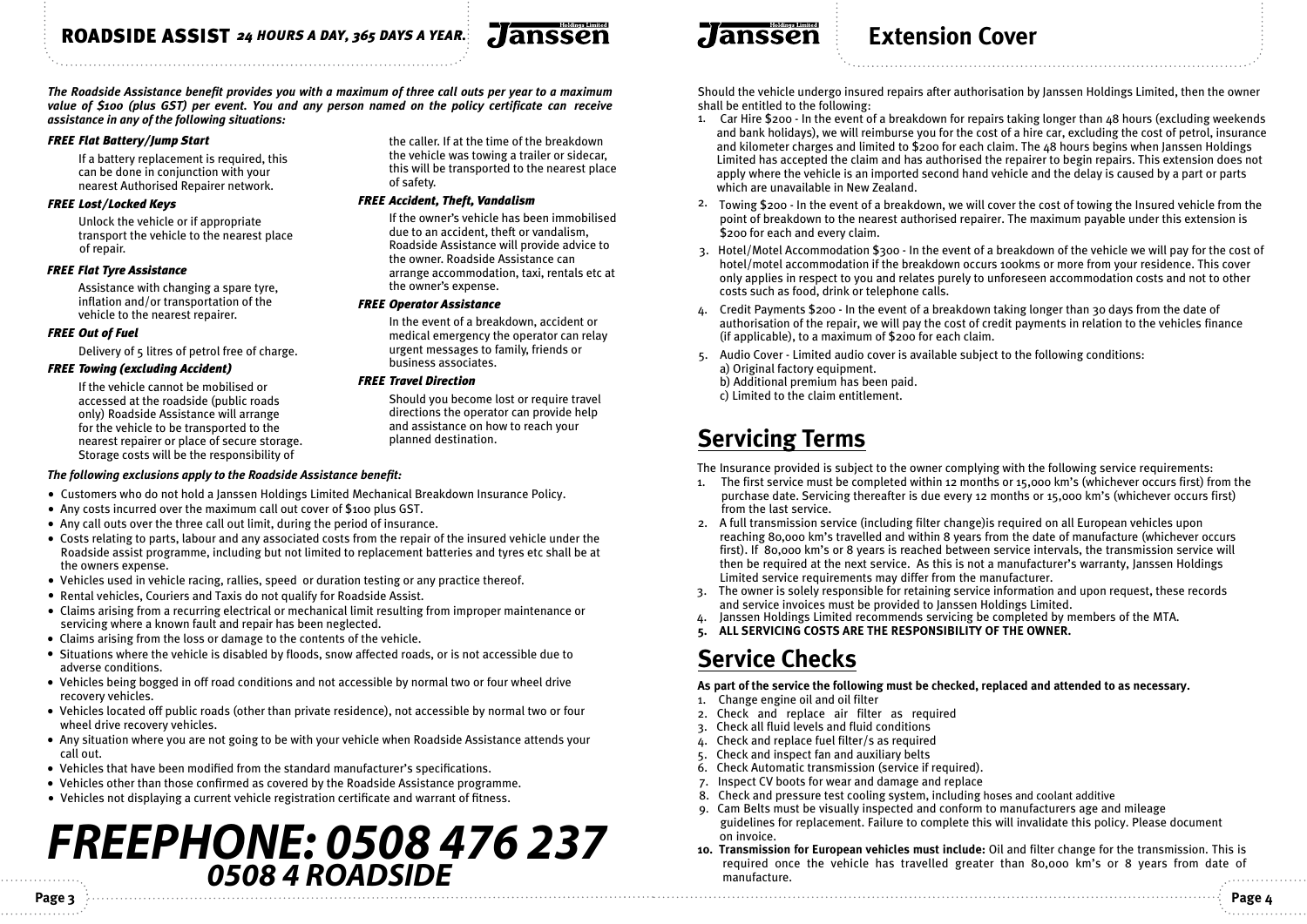# *Tanssen*

# **IMPORTANT NOTICe/yOuR OBLIgATIONs**

# *In order to keep thIs mechanIcal breakdown Insurance valId you must:*

Service your vehicle in accordance with the Servicing Terms/Service Check requirements on page 4. Ensure that repairs are completed in accordance with the claims procedure on page 6 of this policy book.

# **exCLusIONs**

# This insurance policy does not cover:

- 1. Mechanical breakdown where the cause is the result of a manufacturing defect, incorrect fuel use, corrosion or contamination of any kind, owner negligence or abuse, accident or impact damage, or consequential damage of any kind.
- 2. Any vehicle used in rally competitions, motor sport events, street racing, or if the vehicle has been modified from the manufacturers original specifications.
- 3. Any defect, that results in mechanical breakdown, which was pre-existing at purchase date.
- 4. Any faults, damage, or consequential loss arising from errors, viruses, omissions or defects in any application or systems software,including computer scanning & diagnostics, coding or software updates.
- 5. Chassis, panel, paint work, accident damage, seat belt's, glass, wing/rear view mirrors, bulbs, upholstery or any cosmetic item.
- 6. Any previously faulty repair or defective workmanship and/or part(s).
- 7. Parts replaced during routine maintenance and tuning (including WoF and CoF repairs) due to normal wear.
- 8. Brake, clutch and suspension components repaired or replaced due to wear and tear these components are directly affected by driving habits and normal use and require periodic replacement as a matter of normal vehicle use and maintenance.
- 9. Batteries, shock absorbers, exhaust systems, exhaust sensors, tyres, seat belts, electric seats, GPS, communications devices, entertainment systems, airbag systems, sun/retractable roofs, electrical wiring harness, ignitions and door keys including modules and remotes.
- 10.Fluid or lubricant loss that does not directly result in immediate consequential damage to the fundamental operations of the vehicle.
- 11. Repairs that have been caused by rubber or plastic material components that fail due to gradual wear/deterioration/contamination of any kind.
- 12.Repairs commenced or completed without Janssen Holdings Limited authorisation.
- 13. Any loss or damage or legal liability whatsoever directly or indirectly caused by or arising from:
	- i. Ionising radiation or contamination by radioactivity from and irradiated nuclear fuel, accident damage from nuclear waste or from the combustion of nuclear fuel.
	- ii. Any occurrence consequent upon war and related risks, fire, earthquake, volcanic activity, tsunami or other seismic event.
	- iii. War, invasion, acts of a foreign enemy, terrorism or hostilities (whether war is declared or not), revolution, insurrection, military or usurped power or confiscation or nationalism or requisition or destruction or damage to property by or under the order of any government, public or local authority.

In the event of a Mechanical Breakdown (defined as an actual failure of an insured component) as detailed in this Policy due to sudden and unforeseen circumstances covered by this

Insurance Policy, the owner must adhere to the following procedure:

# **OwNeR**

*<u>Janssen</u>* 

- 1. **Contact Janssen Holdings Limited. when you present your vehicle for repair ensure that you take this Insurance Policy with you and request the repairer to contact Janssen Holdings Limited PRIOR to any work being commenced on the vehicle.**
- 2. This Insurance Policy does not cover the cost of diagnosing and computer scanning.
- 3. Prior to the acceptance of a claim, copies of all service invoices will be required. If service documentation is not provided, the claim will not proceed until such a time as we have received and accepted this information.
- 4. Ensure that your repairer complies with the procedure below:

### **RePAIReR:**

Please follow carefully: Prior to commencing any work on the vehicle contact Janssen Holdings Limited Claims Department on **Phone 09-577-1379** and provide:

- A) Owner's policy number.
- B) Registration number of vehicle.
- C) Current odometer reading.
- D) Owners contact number.
- E) Description of failure/faults.
- F) Address at which the vehicle may be assessed.
- 1. Providing the Policy is valid and the repairs are of an insured nature, the Claims Department will issue the repairer with a Claims Form.
- 2. **There will be NO LIABILITy for payment where an Order Number has not been issued.**
- 3. Janssen Holdings Limited reserves the right to remove the vehicle to another repairer at Janssen Holdings Limited absolute discretion.
- 4. If repairs are not completed within 60 days from the date of issue of the Claims Form by Janssen Holdings Limited, then the claim relating to those repairs shall be deemed invalid.

**The excess as shown on the Policy Certificate is applicable to all claims. All limits are gsT inclusive. Any number of faults occurring simultaneously will be treated as one claim.**

Please note: The claims procedure will only commence once all documentation pertaining to that claim is received and accepted by Janssen Holdings Limited.

# **fAIR INsuRANCe CODe**

Vero Insurance new Zealand Limited belongs to the Insurance Council of new Zealand and has made a commitment to the Council's Fair Insurance Code.

The Fair Insurance Code requires the Company to

- 1. Provide insurance contracts which are understandable and show the legal rights and obligations of both the Company and the policyholder;
- 2. Settle all valid claims fairly and promptly;
- 3. Clearly explain the reason(s) why a claim has been declined;
- 4. Provide policy holders with a written summary of the Company's complaints procedure as soon as disputes arise and advise them how to lodge a complaint;
- 5. Advertise the Company's complaints procedure and the Insurance and Savings ombudsman Scheme to policy holders and make these readily available in all branch offices of our Company;

#### **INsuReR fINANCIAL sTReNgTH RATINg**

The Insurance (Prudential Supervision) 2010 requires all licensed insurers to have a current financial strength rating that is given by an approved rating agency. Vero Insurance new Zealand Limited has been given A+ Insurer Financial Strength Rating by Standard & Poor's. The rating outlook is Stable. The rating scale is:

|   | <b>AAA</b> Extremely Strong<br>AA Very Strong | в | <b>BB</b> Marginal<br>Weak                       |
|---|-----------------------------------------------|---|--------------------------------------------------|
| A | Strong<br><b>BBB</b> Good                     |   | <b>CCC Very Weak</b><br><b>CC</b> Extremely Weak |

Ratings from 'AA' to 'CCC' may be modified by the addition of a plus (+) or minus (-) sign to show relative standing within the major rating categories. The rating scale above is in summary form. The full version of this rating scale can be obtained from www.vero.co.nz

# *Claims Department* **JANsseN HOLDINgs LIMITeD** *Phone* **09 577 1379** *or Fax* **09 281 3532**